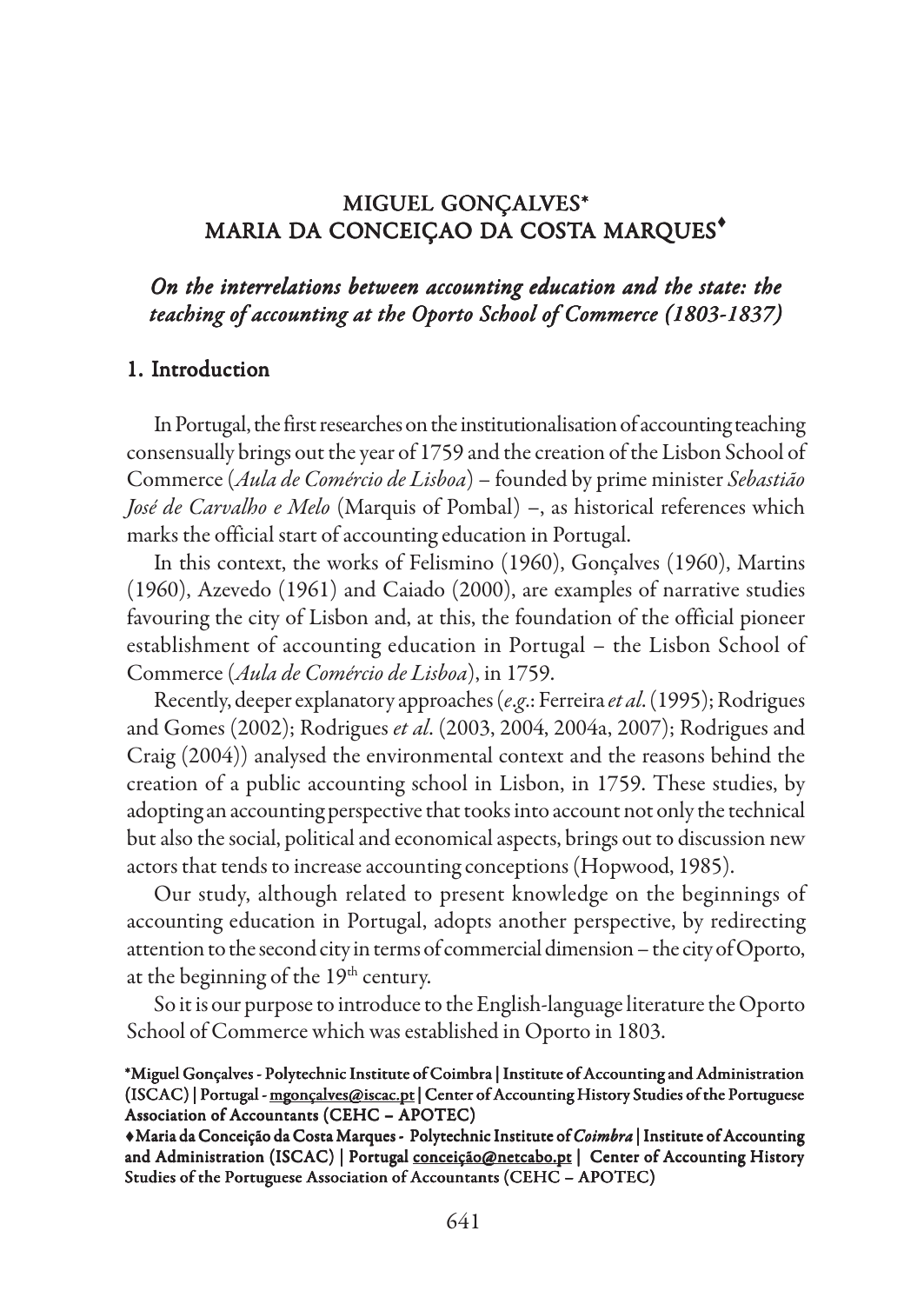Investigations on first accounting academies in Italy, United States, France and Spain, were made respectively by:

– Antoni (1987), showing the evolution of the *scuole d'ábaco*, in Pisa, in 13th century;

– Previts and Merino (1979), pointing to learning's methods in the  $18<sup>th</sup>$  century and to the emergence of the 'writing schools';

– Maffre (1986), on the french higher education commercial schools;

– Fernández Aguado (1997, 1997a), analysing the mercantile history in Spain leading to the case of the Madrid School of Commerce (1828); García-Fuentes (1984), on the Coruña School of Commerce, in the  $19<sup>th</sup>$  century; and finally, still in Spain, Arquero Montaño and Donoso Anes (2000, 2005), on the genesis of the official accounting education in 1799, at the Cádiz School of Commerce.

We believe that there is an area of knowledge not fully explained by the portuguese literature on accounting education – the Portuguese 19<sup>th</sup> century, and, in particularly, commercial and accounting institutions in the city of Oporto in this period.

Our research protocol respected the following requirements, in accordance with Ryan *et al*. (2002), Raupp and Beuren (2006) and Vieira *et al*. (2009):

- a) descriptive, regarding the objectives;
- b) documental and bibliographic, on the procedures; and
- c) qualitative, regarding the problem approach.

According to Raupp and Beuren (2006), a descriptive research is an intermediate study between exploratory and explanatory research, in other words, not as simple as the first and not as deeper as the latter. For those authors (Raupp and Beuren, 2006), documental researches involves an analysis of primary sources of investigation and the bibliographic ones are developed according to material already worked, that is to say secondary evidence sources, mainly from books and scientific articles. The qualitative research is the one that does not use a mathematical, statistical or econometric instrument (Raupp and Beuren, 2006; Vieira *et al.*, 2009). For the collection of information we used primary sources (National Archive of *Torre do Tombo,* in Lisbon), but mainly secondary ones given by papers and books.

The text has three sections, besides the introduction. The section that follows introduces the principal theme of the paper – the Royal Academy of the Navy and Commerce of Oporto. This section gives an educational, institutional, economic and social overview of the beginning of the 19<sup>th</sup> century in Portugal, and explains the *how* and the *why* of the foundation of the Oporto School of Commerce. Subsequently, in the third section, we discuss the principal results of the research, giving special emphasis to the accounting and commerce professors at the Oporto School. Finally, we present the conclusions, limitations and essential recommendations of our investigation.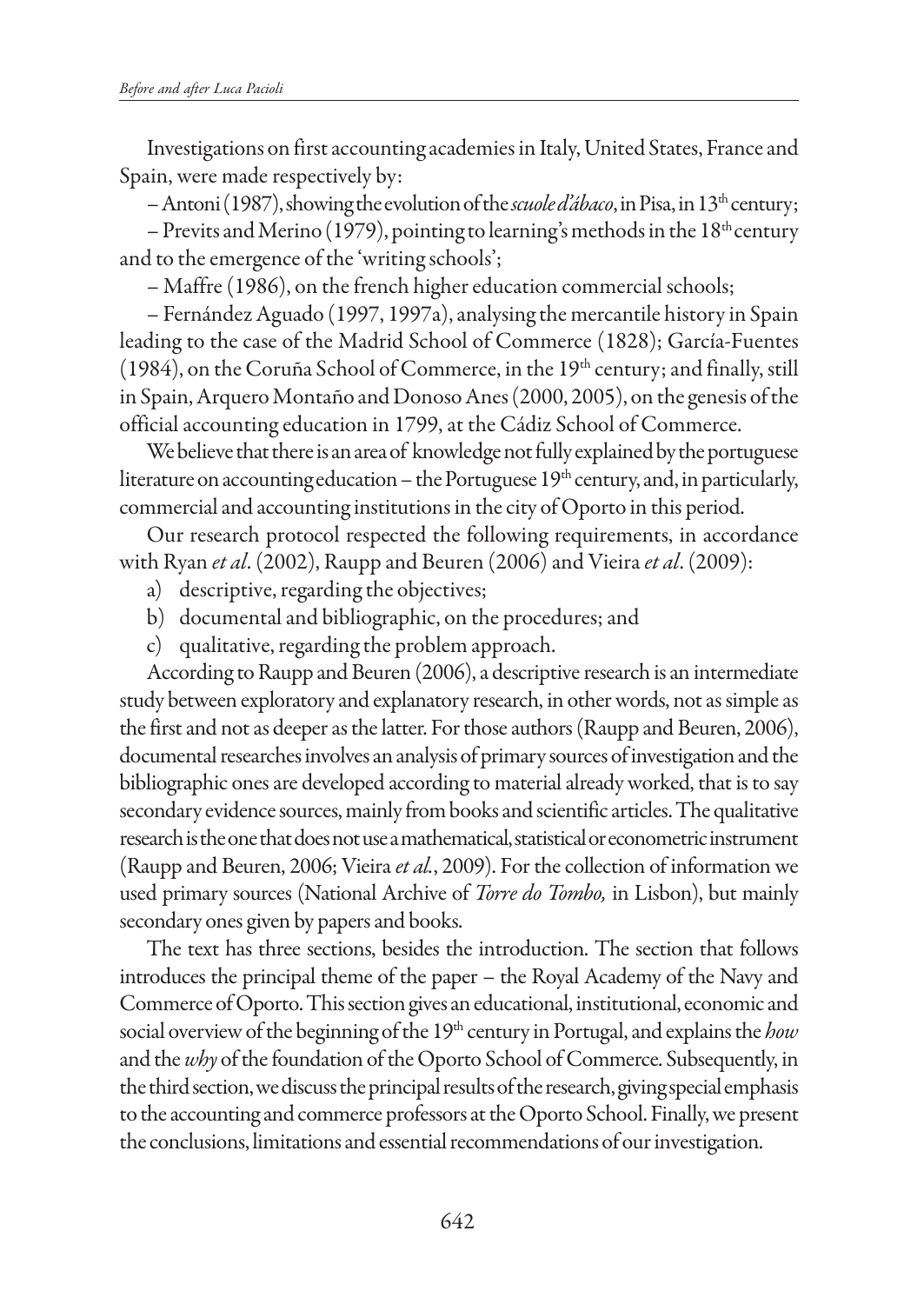## 2. The foundation of Royal Academy of the Navy and Commerce of Oporto (1803-1837) (1803-1837)

The history of accounting techniques cannot be analysed independently of its social, economic and institutional context (Hopwood, 1985, 1987). As a result, and in accordance with the aim of our study, it is relevant to take an historical approach within an institutional framework that allow us to show that the Marquis of Pombal initiatives (and those that follow), in the field of public education, deprived the city of Oporto (and the all north of Portugal) of *major studies*, in favour of the academies in Lisbon and the University of Coimbra.

### 2.1 Educational context

With respect to *major studies*, to use the terminology of the period, in 1801, third year of regency of Prince John, future John VI, King of Portugal (1816- 1826), there were in Lisbon, the capital of the Kingdom of Portugal (besides the Lisbon School of Commerce), the academies and teaching establishments listed below in figure 1:

| Figure 1: Academies of major studies (public education) existing at Lisbon in the year 1801 |  |  |
|---------------------------------------------------------------------------------------------|--|--|
|---------------------------------------------------------------------------------------------|--|--|

| Institutional<br>Designation (in<br>portuguese)                         | Year of<br>Foundation                    | <b>Type of Education</b>                                   | Place                                                                                      | Main areas of employment of<br>araduates                                           |
|-------------------------------------------------------------------------|------------------------------------------|------------------------------------------------------------|--------------------------------------------------------------------------------------------|------------------------------------------------------------------------------------|
| Colégio dos Nobres                                                      | 1761<br>(inauguration in years)<br>1766) | Literary and Scientific (3)                                | Lisbon                                                                                     | Training and education of aristocrat youths<br>children of the Portuguese Nobelity |
| Academ ia Real da<br>Marinha                                            | 1779                                     | Mathematics<br>and<br>Na vigation (3 years)                | Lisbon                                                                                     | Marine Officers and Pilots                                                         |
| Casa Pia                                                                | 1780                                     | Professional<br>training<br>Centre (Workshops)             | Lisbon (various colleges)                                                                  | Shoemakers.<br>carpenters,<br>weavers.<br>blacksmiths, tins miths                  |
| Régia<br>Aula<br>de<br>Desenho e Figura                                 | 1781                                     | Civil<br>Drawing<br>and<br>Architecture (5 years)          | Lisbon                                                                                     | Professionals linked to divil arquitecture!                                        |
| <b>Real</b><br>de<br>Academ ia<br>Fortificação, Artilharia e<br>Desenho | 1790                                     | Mlitary(4 years)                                           | Lisbon                                                                                     | Army officers, engineers, infantry and Cavalry<br>lofficers                        |
| Academ ia do s Guardas-<br>Marinhas                                     | 1796 (date of<br>the statutes)           | Mathematics<br>and<br>the approval of Navigation (3 years) | Lisbon                                                                                     | Marine officers and pilots                                                         |
| Escola de Engenheiros<br>Construtores Navais                            | 1796                                     | Mathematics and Naval                                      | Lisbon (Marine Arsenal)                                                                    | workshop<br>Engineers<br>and<br>formen.<br>supervisors and skippers                |
| Diplomática<br>Aula de<br>(Estudo s Paleog ráficos)                     | 1801                                     | Lite rarv<br>(one<br>stud v)                               | of <i>Torre do Tombo</i> , in Lisbon,<br>but integrated in the University<br>lof Coimbra). | year of Lisbon (contracted to Atchive Paleography, Historical Research             |
| <i><b>Hsica</b></i> e<br>Cadeira de<br>Química                          | 1801                                     | Scientific experimental<br>(one ∖ear of stud√)             | Lisbon - The Mint                                                                          | Preparation for the Faculty of Philosophy of<br>the University (Coimbra)           |

*Source: self prepared*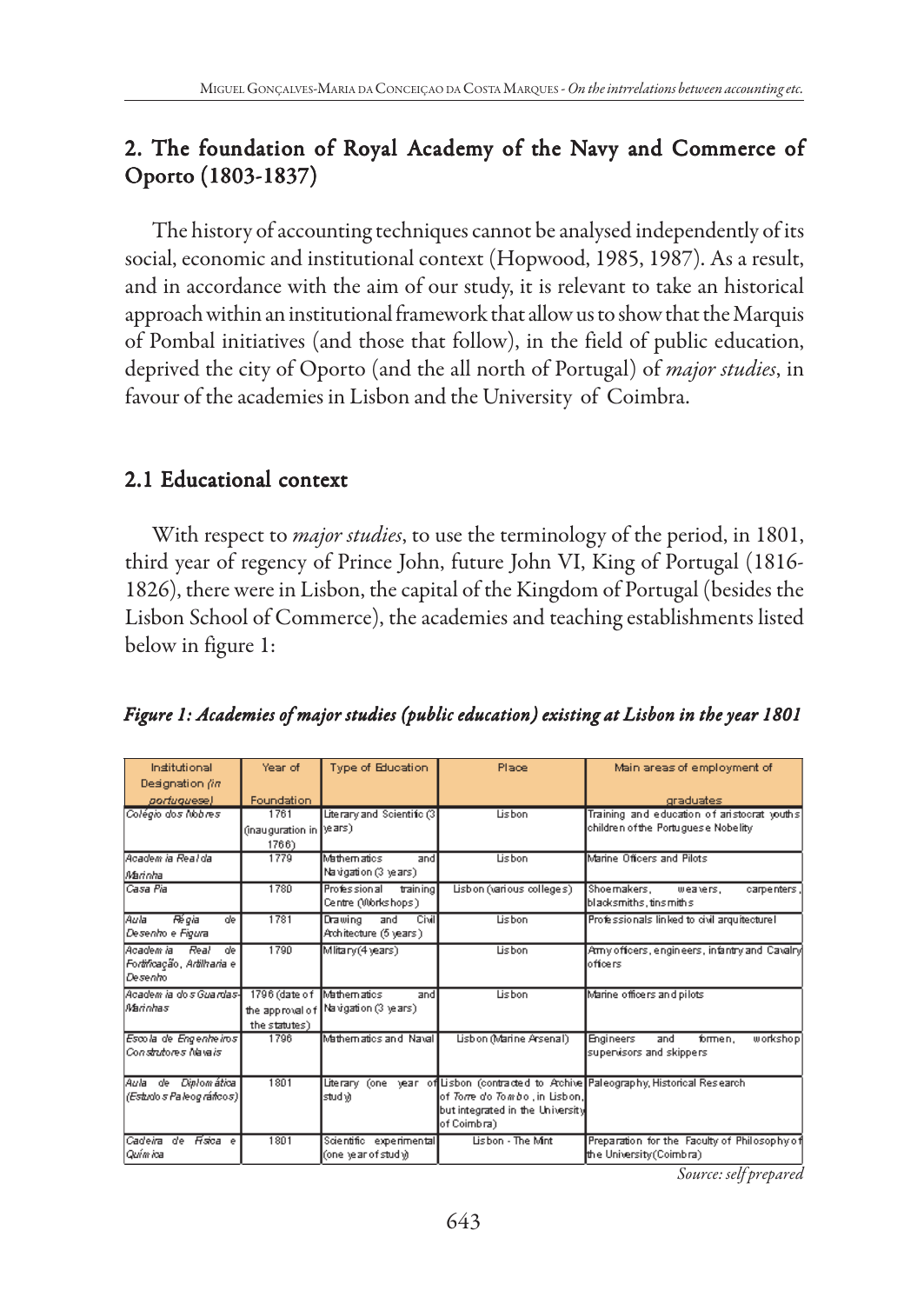By 1801, existing only one university in Portugal – the University of Coimbra –, *refounded* in 1772 with new statutes and regulamentation by the Marquis of Pombal and now departmentalized into the Faculties of Medicine, Theology, Cannons, Law, Mathematics and Philosophy (the last two were created by the new regulamentation), this introduction aims to show that in terms of higher education and *major studies*, the city of Oporto found herself practically forgotten by the political power concentrated at Lisbon.

#### 2.2 The institutional, economic and social environment

In 1762 a Nautical School (*Aula de Náutica*) was established in Oporto, as a result of the allocation, by royal decree, of two war ships, to "cover the coastline and protect the commerce from the offenses frequently received" (Ribeiro, 1871: 295).

In 1779, the Agriculture and Upper Douro Vineyards General Company (*Companhia Geral da Agricultura das Vinhas do Alto Douro*)*,* assuming that the Nautical School "was unable […] to meet the needs of a city where the progress of agriculture, industry, commerce and navigation increased substancially" (Montenegro, 2001: 201), made a request to Queen Mary I, asking for the establishment of a Public Sketch and Design School (*Aula Pública de Debuxo e Desenho*)*.* This request was accepted by the monarch, by a royal decree of November 27, 1779.

In Oporto the general feeling was that the education reforms of the time did not favour the city significantly (Lopes, 1915; Costa, 1925). This together with the obvious decay of both schools (Nautical School and Public Sketch and Design School), which never achieved a considerable growth (Santos, 2003), resulted in another Agriculture and Upper Douro Vineyards General Company's request to Queen Mary I, on June 19, 1785, asking this time for the establishment of another two public schools – Commerce and Mathematics.

Lopes (1915) pointed out that as in the capital, prior to the foundation of the Lisbon School of Commerce (1759), it was extremely difficult to find bookkeepers in Oporto properly qualified to teach the Double Entry Bookkeeping (DEB) system. As the author says, "when [in 1756] the Agriculture and Upper Douro Vineyards General Company was founded, it was so rare and difficult to find among us someone who knew double entry system that the Company was forced to recruit a bookkeeper from Italy" (Lopes, 1915: 39-40).

In spite of the arguments mentioned above, in the last years of the  $18<sup>th</sup>$  century there was an unbelievable silence by politicians and Lisbon's central government, ignoring the Oporto commercial and accounting education needs.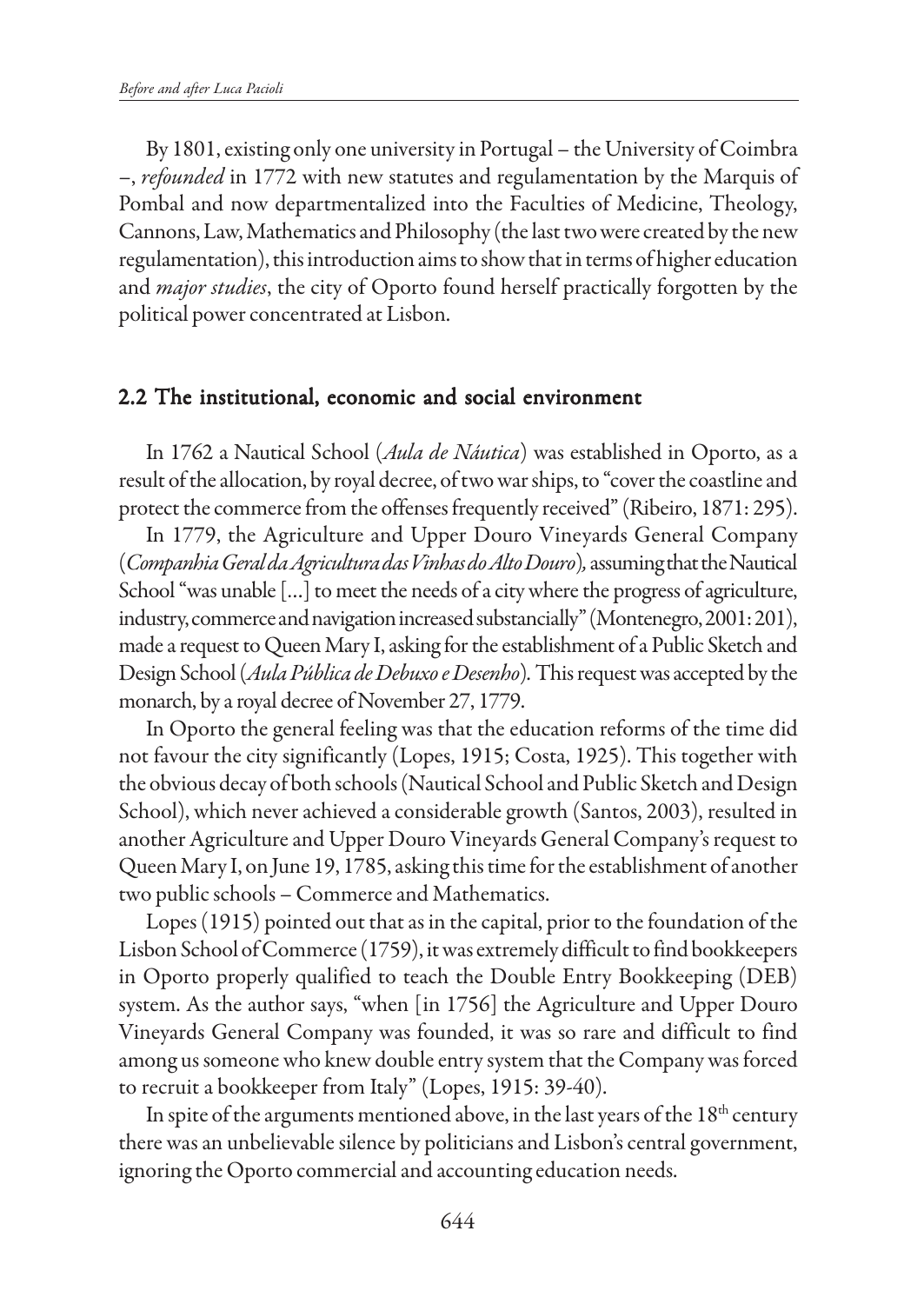In addition, another petition was handed to the Prince Regent John on January 4, 1803, requesting two other classes (French and English), besides the so expected Commerce and Mathematics Schools.

Considering this new request of the petitioners, the hoped royal approval was faster this time. As a result, the Charter of Law (royal decree) of February 9, 1803, accepting the fundamentals of the request, established four schools – Commerce, Mathematics and modern languages (French and English) – which should have their own statutes as soon as possible.

For the history of portuguese accounting its also important the decree of July 29, 1803, which states for the first time the official name of the school – Royal Academy of the Navy and Commerce of the City of Oporto.

This royal decree complements the one issued on the 9<sup>th</sup> of February of the same year, in the sense that it specifically regulates the statutes requested by this last decree, adding a class department of Rational and Moral Philosophy and another of Agriculture to the academy (the latter to be attended when circumstances permit<sup>1</sup>).

### 3. Discussion

The Academy was opened on November 4, 1803 (Lopes, 1915; Portela, 1968). The opening took place in a religious solemn environment, led by the lecturer (professor) of the 3rd Mathematics year - *João Batista Fetal da Silva Lisboa*, in accordance with § 11 of the statutes of July 29, 1803.

Figure 2 shows the principle characteristics of the eight courses taught at the Academy. Looking closer at the education provided at the Oporto School, one can see the connection between some of the courses, proving us the cohesion symbolized by the *motto* of the Academy - *VIRTUS UNITA FORTIUS AGIT*. 2 "

<sup>1</sup> The Academy taught from 1811 a subject of *first letters* (undergraduate study) and from 1818 (until 1829) a class of Agriculture.

<sup>2</sup> "The united virtue is stronger". This latin *motto*, first on the official seal of the Academy, is today as a subtitle adorning the medal of the modern Oporto University.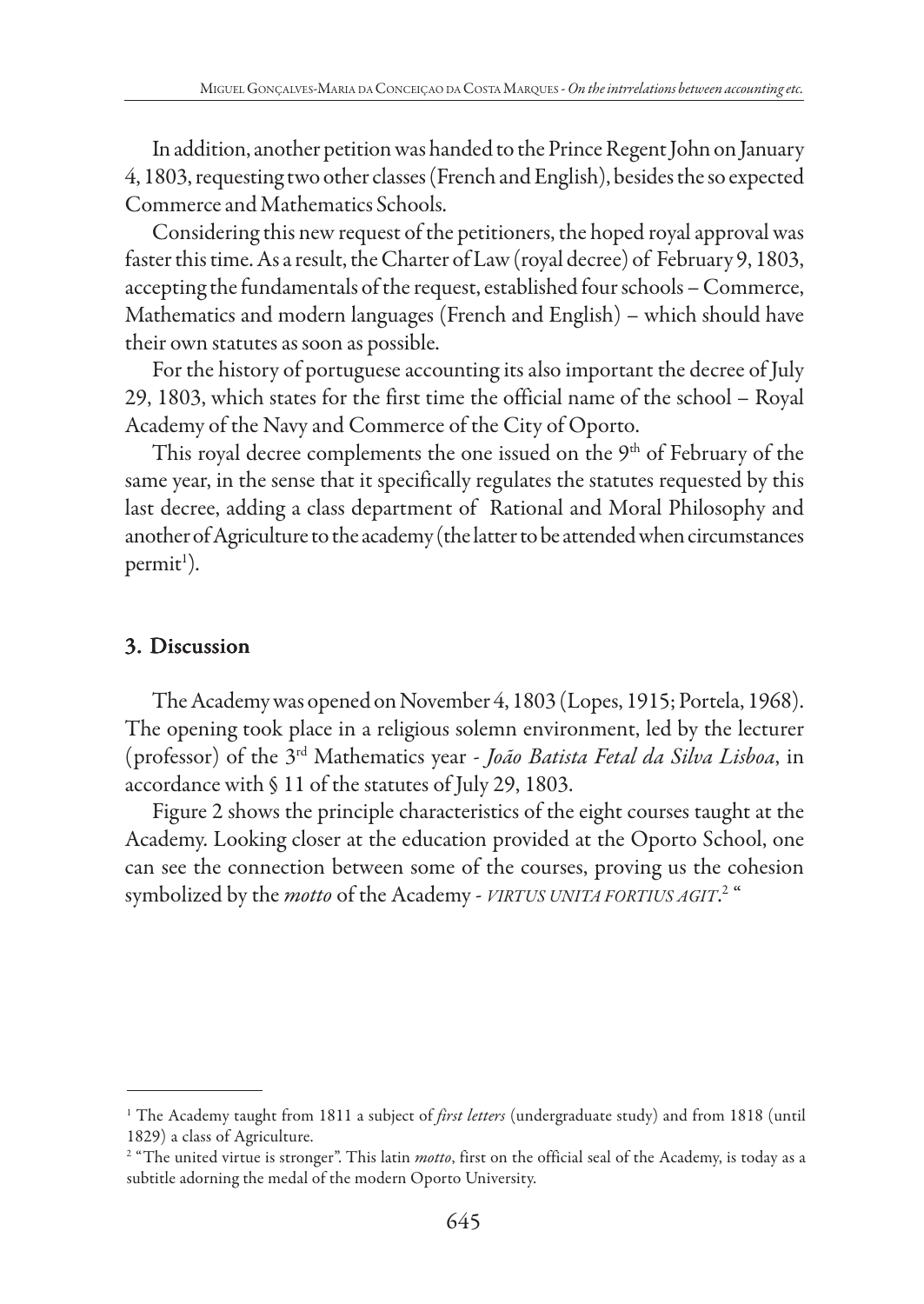| Figure 2: Courses at the Royal Academy of Navy and Commerce of the City of Oporto and |  |
|---------------------------------------------------------------------------------------|--|
| their principal characteristics (1803)                                                |  |

| Course                                                               | <b>Duration</b> | Number<br>of<br>Professors, or<br>(Lecturers,<br>Masters) | teachers Remarks                                                                                                                                            |
|----------------------------------------------------------------------|-----------------|-----------------------------------------------------------|-------------------------------------------------------------------------------------------------------------------------------------------------------------|
| <b>Commerce</b>                                                      | 2 years         | lecturer<br>contracted<br>А<br>another as sistant         | and it was essential to have attended and passed the 1st Mathematics year; this<br>applied to French and English; in practice this was a three year course. |
| Mathematics                                                          | 3 years         | per year) and three<br>more<br>assistants (one per year)  | Three contracted lecturers (one Passing the Phylosophical Course and French and English is a requirement                                                    |
| Piloting (Simple)                                                    | 2 years         | Master of<br>ship<br>and<br>manoe ves                     | naival Composed by 1st and 3rd year mathematics and the class of naival equipment<br>and manoevres                                                          |
| Piloting (Complete)                                                  | 3 years         | Master of<br>ship<br>and<br>manoe ves                     | navailMade up of 3 years Mathematics , and Rational Philosophyand English                                                                                   |
| Drawing                                                              | years           | lecturer<br>contracted<br>А<br>anotherassistant           | and Atending and passing 1st year Mathematics is a requirement                                                                                              |
| Philosopher (Course)<br>Rational<br>and<br>lo f<br>Moral Philosophy) | 1 years         | lecturer<br>contracted<br>А<br>anotherassistant           | and A equirement for the complete course of Mathematics; passing would lead to<br>being accepted to enrol in the Facultyo flylathematics of the University  |
| French                                                               | 1 year          | Aprofessor and an assistant                               | The professors chosen had to be native speakers ofthis language                                                                                             |
| English                                                              | 1 year          | Aprofessor and an assistant                               | The professors chosen had to be native speakers ofthis language                                                                                             |

*Source: self prepared*

The statutes indicated that the school of commerce should be bi-annual, that is, over two years. By law it was like that, but in fact it was tri-annual, since in practice students had to attend and pass the first year of mathematics. The commerce students also had to pass the french and english language exams to complete the course.

One of the general conditions for students to enrol in the school of commerce" (§ 6 – Regulation July 29, 1803) – applicable to all those who wanted to proceed their academic studies at this establishment, as stated in the statutes, – was to be under fourteen years old. they also must pass an arithmetic exam before being accepted in the academy.

A closer analysis of the decree of july 29, 1803, shows that the administration of the agriculture and upper douro vineyards general company safeguarded the current difficulty in recruiting competent people qualified in bookkeeping, by including in the statutes (see § li) that preference would be given to commerce students for positions in accounting and offices of the above corporation.

Considering that, in the second year of Commerce, after attending, learning and passing the subjects in the table above, the students learned: (1) Accounting by DEB; (2) Historic-Commercial Geography; and (3) Mercantile Portuguese Law and the one from other nations with whom Portugal had trade relations, one can understand Oporto course as "most proficient" (Lopes; 1915: 39) that the one professed in Lisbon, at the School of Commerce of the capital.

Eighty four students were admitted to the Course of Commerce in the academic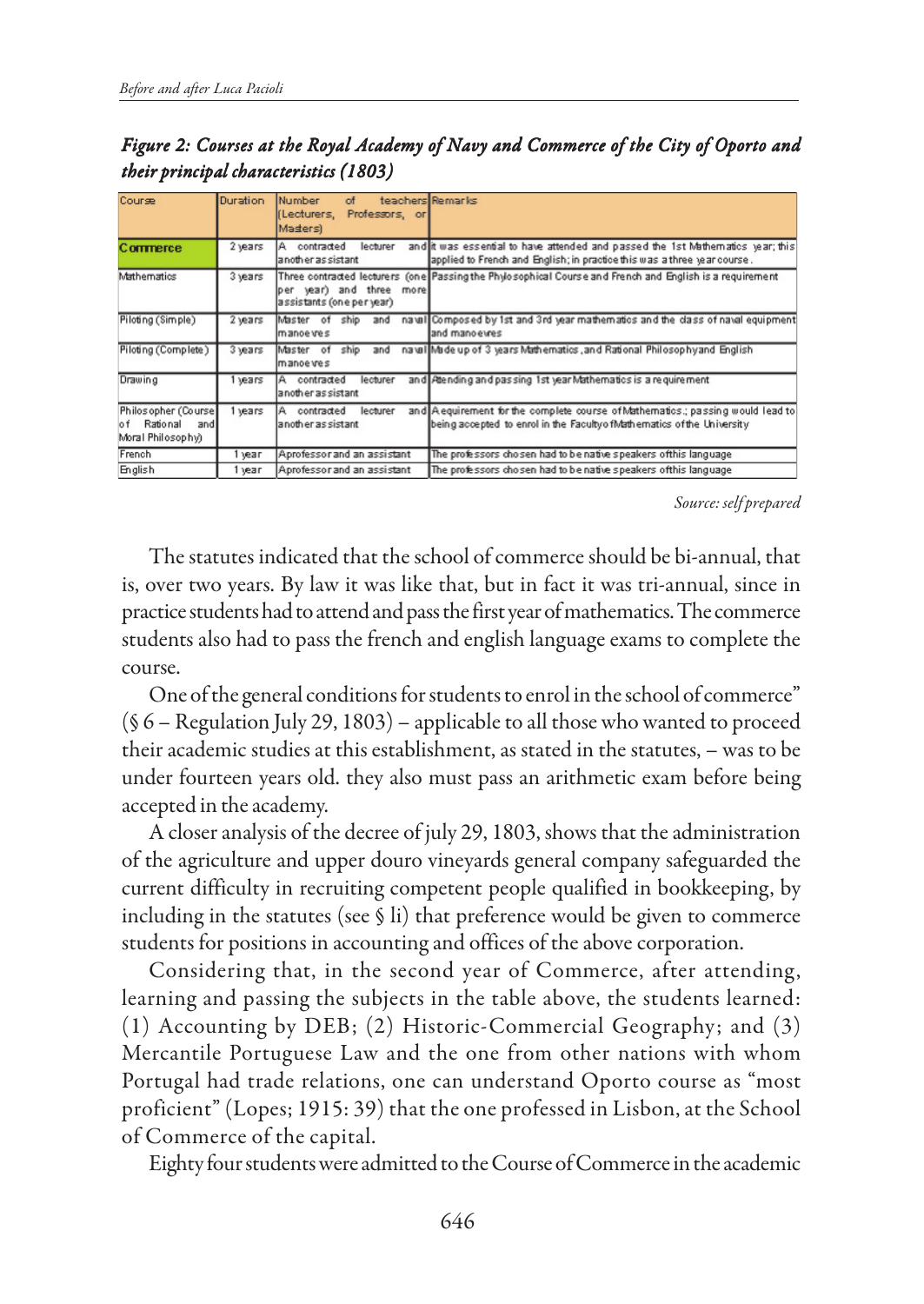year 1803-1804.<sup>3</sup> In Maematics, 145 students; in Drawing, 42; in Rational and Moral Philosophy, 43; in French 195 and in English 115 students (Santos, 2003).

 It would appear that the course would only start a year later, because the first year preparatory course in Mathematics had to be completed, but Machado (1878: 26) explains us "that it began straight away in the academic year 1803-1804, because the Commerce professor of 1803-1804 taught the first year mathematics programme".

The statutes decreed, as stated in § 56 of the Regulation of July 29, 1803, that the *Faculty<sup>4</sup> of Commerce* would only recruit as first lecturer someone who had studied at the School of Commerce, at Lisbon. For the future, Commerce education at the newly established Academy in Oporto would also be an entry requirement for the acceptance of professors.

Tutors (contracted and assistants) of Commerce are listed in the summary below (figure 3):

| Professors of the Oponto School of Commerce (1803-1837) |        |                                            |           |  |  |
|---------------------------------------------------------|--------|--------------------------------------------|-----------|--|--|
| Contracted                                              | Period | Assistants                                 | Period    |  |  |
| José Honório Guerner                                    |        | 1803-1806 José Portirio da Silva Lima      | 1803-1806 |  |  |
| José Porírio da Silva Lima                              |        | 1806-1819 António Pedro Gonçalves          | 1806-1819 |  |  |
| António Pedro Goncalves                                 |        | 1819-1828 Francisco Joaquim Maya           | 1819-1828 |  |  |
| Francisco Joaquim Maya                                  |        | 1828-1829 Genuino B. Bettamio              | 1824-1827 |  |  |
| Domingos José de Castro                                 |        | 1829-1832 Domingos José de Castro          | 1828-1829 |  |  |
| Francisco Joaquim Maya                                  |        | 1832-1834 António Pereira de Ataújo Júnior | 1829-1831 |  |  |
| Manuel Joaquim Pereira da Silva                         |        | 1836-1837 José Luiz Lopes Cameiro          | 1833-1836 |  |  |
|                                                         |        | Luiz Baptista Pinto de Andrade             | 1836      |  |  |

*Figure 3: Accounting professors (teachers) at the Oporto School of Commerce (1803-1837)*

Source: self prepared

*N*.*B*.: In our understanding, in 1835, there was no contracted lecturer nominated - the class was led by a substitute lecturer.

The accounting professors (as well as other academy teachers) taught in two hour lessons, five times per week, thirty five weeks per year, totalizing 350 hours per academic year.

Going further in the analysis, the statistics of Machado (1878) and Santos (2003) deserves our attention, as they indicates that the classes led by the accounting teachers did not exceed eleven or twelve students per course, on average. This

 $^3$  In Mathematics, 145 students; in Drawing, 42; in Rational and Moral Philosophy, 43; in French 195 and in English 115 students (Santos, 2003).

 $^4$  Designation used by the legislator in the decree of July 29, 1803.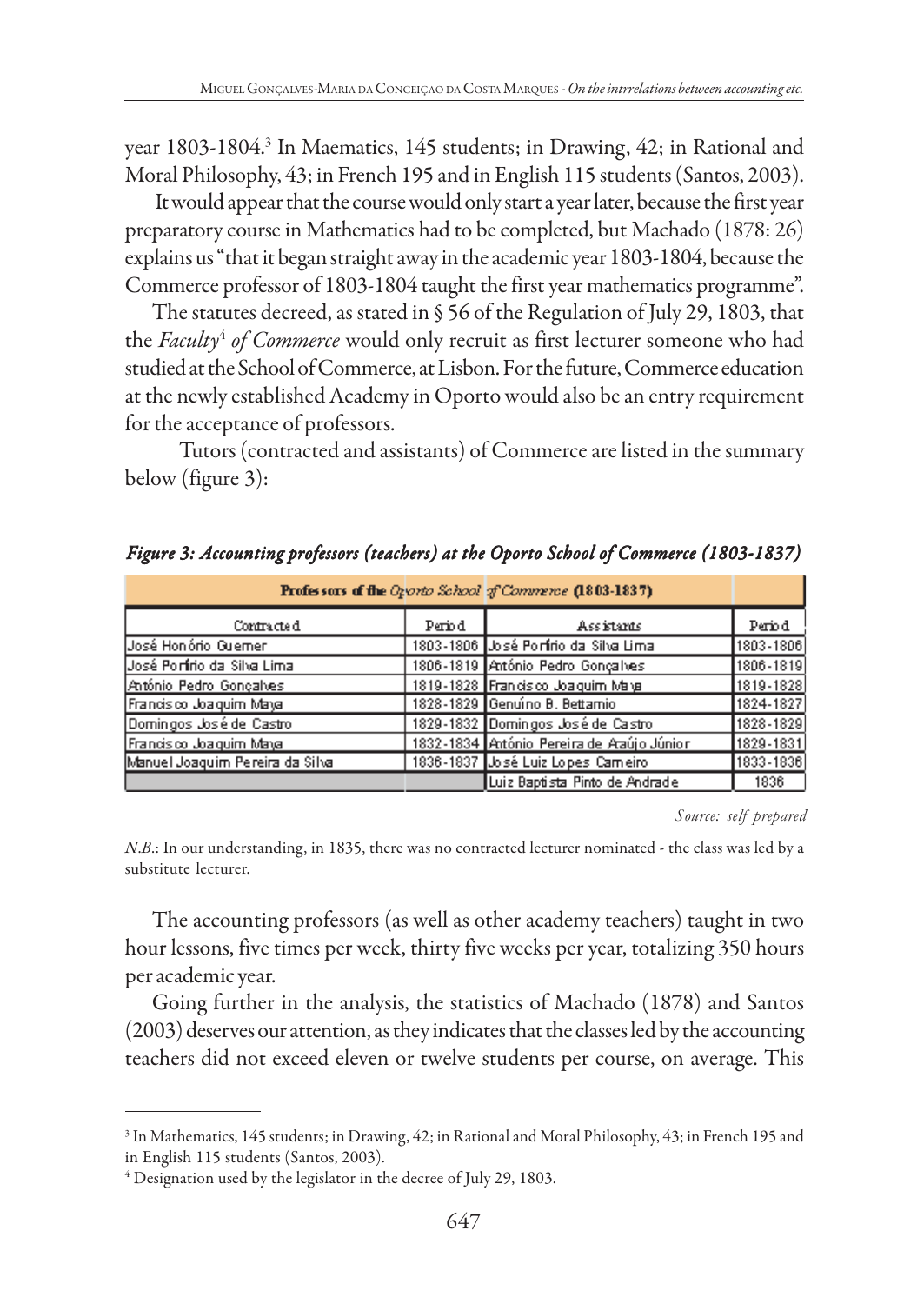numbers allow us to prognosticate a higher teaching quality at the Oporto School of Commerce, compared to the one ministered at the capital, since the number of students in the Lisbon institute largely exceeded fifty per lecturer (professor), specification recommended by the statutes. For example, in 1759, 61 students enrolled in the first course and in 1798, also at Lisbon, the number of students enrolled reached 225 (Cardoso, 1984).

In 1837, the Minister *Passos Manuel*, by decree of January 13, transformed the Royal Academy of the Navy and Commerce of the City of Oporto in Oporto Polytechnic Academy (*Academia Politécnica do Porto*).

The Royal Academy of the Navy and Commerce of the City of Oporto*,* "was the biggest education establishment in the northern provinces [of Portugal], with about four hundred to five hundred students in 1821" (Lopes, 1915: 40). It survived exceptionally well to the national convulsions of the first half of the 19<sup>th</sup> portuguese century, some of which are highlighted below:

– the escape of the royal family with their court to Brazil (1807-1821);

– the napoleonic invasions (1807-1811), two out of three affecting the city of Oporto;

– the oppressive (mis)management of Marshal Beresford, after the expulsion of the French and until 1820;

– the Liberal Revolution (1820);

– the fourteen years of instability and constant internal wars that followed the revolution of 1820 and the implementation of the new regime;

– the siege of Oporto from 1832-1834, a period during which the Academy was closed and the classes were suspended (the building was requested to be used as a military hospital).

### 4. Conclusions, limitations and future researches

In 1759, on the  $1<sup>st</sup>$  of September, was founded the first establishment of accounting education in Portugal – the Lisbon School of Commerce.

However, in Oporto, the second biggest city of the Portugal, only in 1803 was founded an Academy in which accounting was taught using the DEB system. The Agriculture and Upper Douro Vineyards General Company played a crucial role concerning to the foundations of commercial education at Oporto.

The accounting professors of the Oporto School of Commerce were relevant personal references in order to increase accounting teaching's prestige, because they were legally equiparated to Coimbra´s University professors.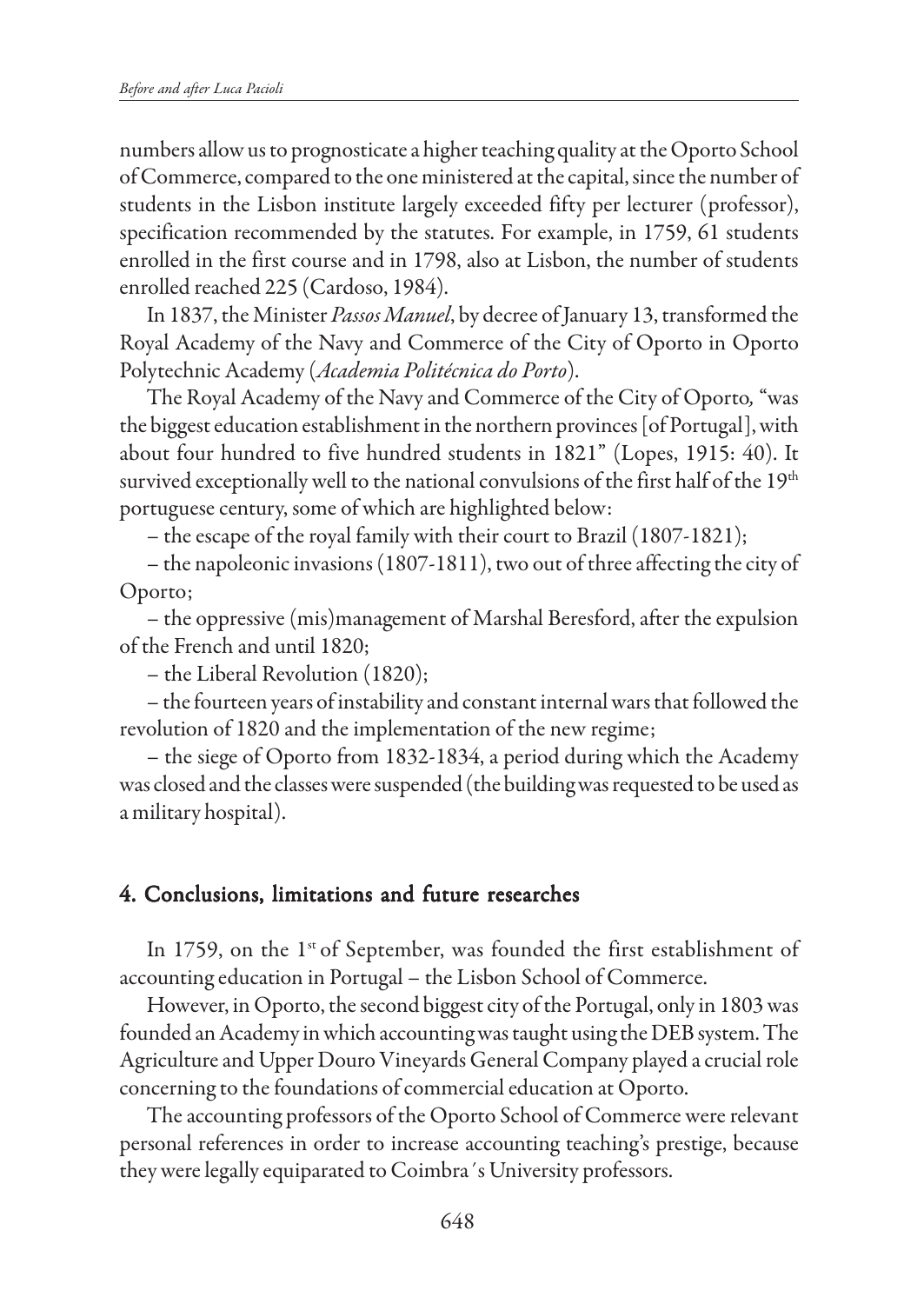Although the students were not as well protected by the government as in the case of her counterpart in the lisbon school (see royal decree of august 30, 1770), the § LI of the Statutes of the Academy, nevertheless, ensured some privileges to those who successfully passed the course. These were basically a position in the Accounting Office of the Board of Agriculture and upper Douro Vineyards General Company.

In this Academy accounting was taught officially free (students were not expected to pay enrolment fees).

This study represents a contribution to accounting education in Portugal. Particularly, it improves the understanding of *when, how,* and *why* official accounting education has emerged in the city of Oporto. These circumstances had not been considered by the accounting portuguese literature.

The principal limitations of our study are those related to the scarcity of primary sources, because in 1974 many of the archives of the Royal Academy of the Navy and Commerce (1803-1837) burnt down in a fire at the Faculty of Sciences. However, issues related to (1) the study of the social group where the students came from and to (2) professional opportunities for the graduates, although they may represent limitations of this study, they are, at the same time, interesting and encouraging themes for future researches. In these terms, we also would like to extend the time period of the study, namely to the second half of the  $19<sup>th</sup>$  century, as well as extend the search to other portuguese cities.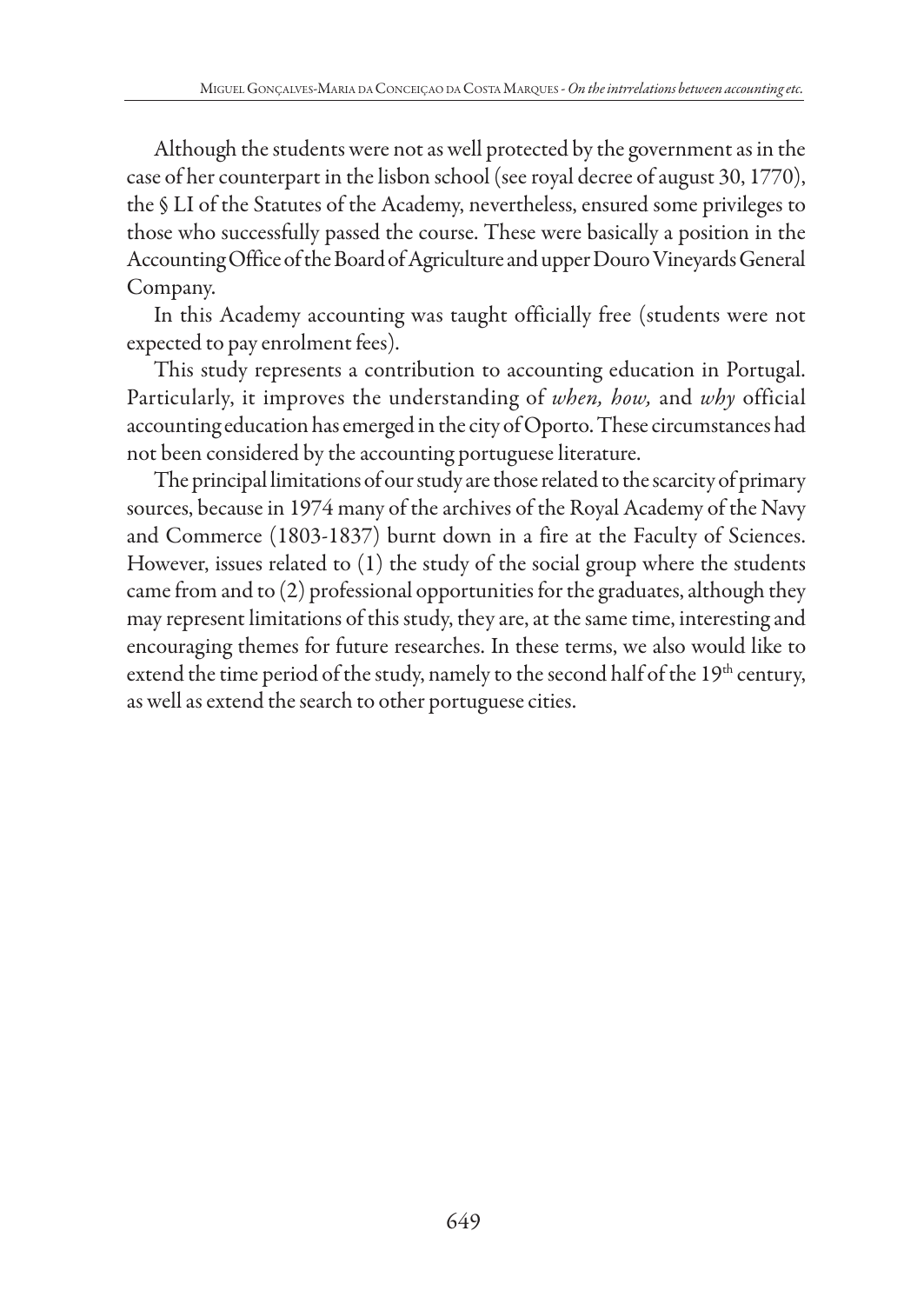### **REFERENCES**

# Primary Sources

*National Archive at Torre do Tombo (ANTT)*

- Batch 353 to 359, Documents regarding the *Academia Real da Marinha e do Comércio da Cidade do Porto*.
- Laws, Batch 9, n.º 67 Royal Decree of February 9, 1803 creates the *Academia Real da Marinha e do Comércio da Cidade do Porto.*
- Laws, Batch 9, n.º 73 Royal Decree of July 29, 1803; Statutes of *Academia Real da Marinha e do Comércio da Cidade do Porto*.
- PORTUGAL (1770) Royal Decree of August 30, 1770. *Privilégios conferidos aos diplomados pela Aula de Comércio de Lisboa*.

# Secondary Sources

- ANTONI, T. (1987) "Las escuelas de ábaco en Pisa en el siglo XIV". *Técnica Contable* 39(457), 19-22.
- ARQUERO MONTAÑO, J.L. and DONOSO ANES, J.A. (2000) "Inicios de las enseñanzas oficiales de comercio en España: creación de la Escuela de Comercio de Cádiz (1799-1804) - selección de los primeros profesores, métodos de enseñanza y programas, com especial referencia a los de contabilidad". Paper presented at the XI Congress of AECA, Madrid, 26-28 Septiembre, 1-19.
- ARQUERO MONTAÑO, J.L. and DONOSO ANES, J.A. (2005) "Inicios de las enseñanzas oficiales de comercio en España: creación de la Escuela de Comercio de Cádiz (1799-1804) - selección de los primeros profesores, métodos de enseñanza y programas, com especial referencia a los de contabilidad". *Revista de Contabilidad* 8(15), 183-214.
- AZEVEDO, M.C. (1961) *A Aula do Comércio, Primeiro Estabelecimento de Ensino Técnico Profissional Oficialmente Criado no Mundo*. Lisboa: Escola Comercial Ferreira Borges.
- CAIADO, A.P. (2000) "The teaching of accounting at Aula do Comércio (1759-1844)". Paper presented at the VIII World Congress of the *Academy of Accounting Historians*, Madrid, 19-21 July, 1-9.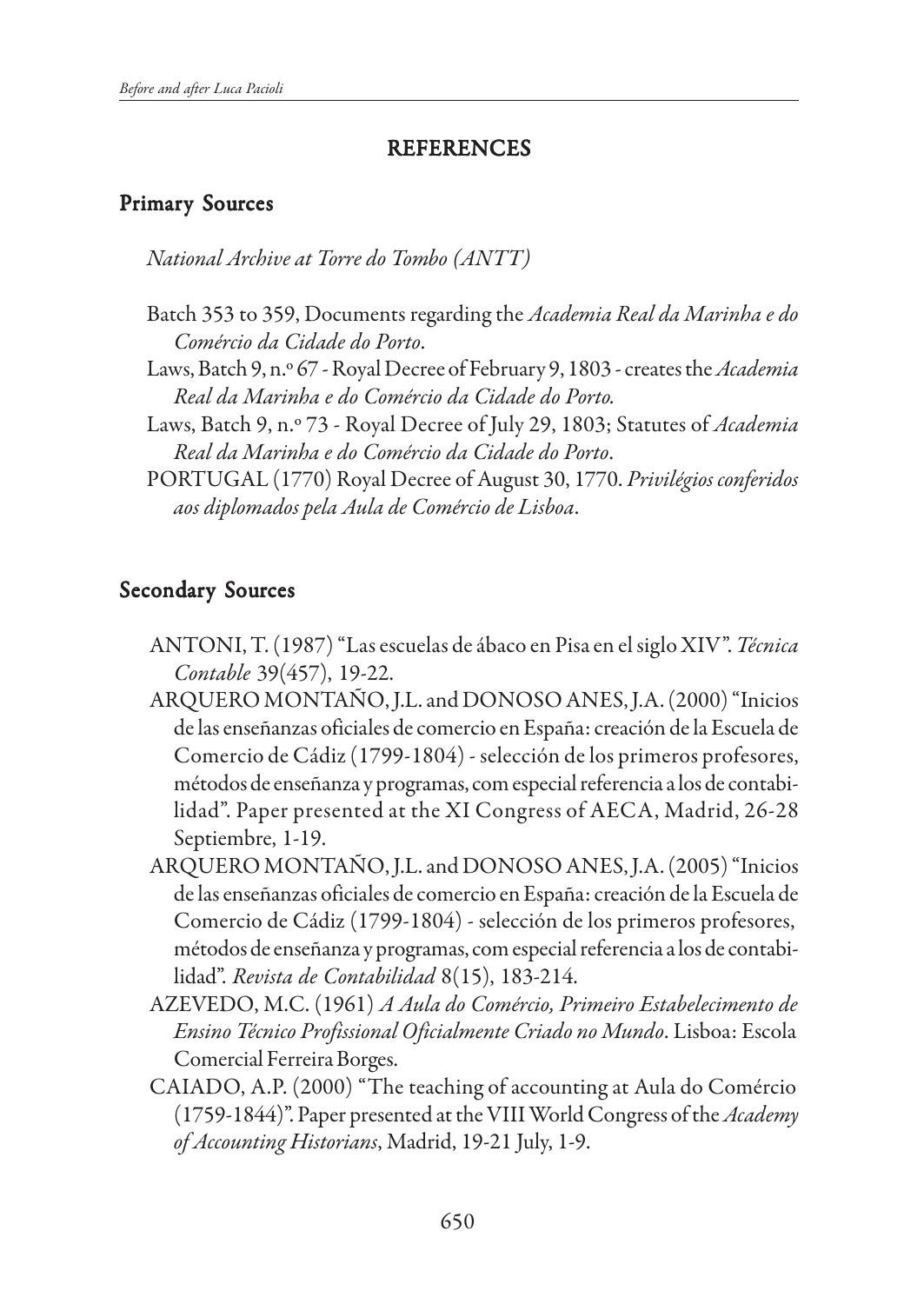- CARDOSO, J.L. (1984) "Uma 'notícia esquecida': o ensino da Economia na Aula do Comércio". *Estudos de Economia* V(1), 87-112.
- COSTA, L. (1925) *A Evolução do Ensino Profissional: Séculos XIX a XX*. Porto: Imprensa Nacional.
- FELISMINO, A. (1960) *No Duplo Centenário da Aula do Comércio.* Lisboa:  $[s.n.]$ .
- FERNÁNDEZ AGUADO, J. (1997) *Historia de la Escuela de Comercio de Madrid y su Influencia en la Formación Gerencial Española*. Madrid: Asociación Española de Contabilidad y Administración de Empresas (AECA).
- FERNÁNDEZ AGUADO, J. (1997a) "Los comienzos oficiales de la Escuela de Comercio de Madrid: 1850-1887". *Cuadernos de Estudios Empresariales* 7, 117-138.
- FERREIRA, L., KEDSLIE, M. and FREITAS M.V. de (1995) "The history of Accounting in Portugal, with special reference to the Aula do Commercio". Paper presented at the XVIII *European Accounting Association Annual Congress*, Birmingham, 10-12 May, 1-22.
- GARCÍA-FUENTES, M. (1984) "Las Escuelas de Comercio en el siglo XIX: la escuela de la Coruña". *Gestión Empresarial* 3, 32-39.
- GONÇALVES, J.C.S. (1960) *A Aula do Comércio.* Lisboa: [s.n.].
- HOPWOOD, A.G. (1985) "The tale of a committee that never reported: disagreements on intertwining accounting with the social". *Accounting, Organizations and Society* 10(3), 361-377.
- HOPWOOD, A.G. (1987), "The archaeology of accounting systems". *Accounting, Organizations and Society* 12(3), 207-234.
- LOPES, E. (1915) *Genealogia duma Escola: Origens e Tradições da Academia Politécnica (1762-1911)*. Coimbra: Imprensa da Universidade.
- MACHADO, A. (1878) Memória sobre a Academia Real de Marinha e Comércio. *In* Basto, A.M. (1937) *Memória Histórica da Academia Politécnica do Porto*. Porto: Universidade do Porto, 1-134.
- MAFFRE, P. (1986) "La comptabilité dans les écoles supériéures de commerce au XIXe siecle". *Revue Historique* 276-1, 133-156.
- MARTINS, E. (1960) *A Aula do Comércio: 1759.* Lisboa: [*s.n.*]*.*
- MONTENEGRO, B.S. (2001) *Breve História da Faculdade de Engenharia da Universidade do Porto: Memórias da FEUP no Início do Funcionamento das Novas Instalações*. Porto: Faculdade de Engenharia da Universidade do Porto.
- PORTELA, A.F. (1968) "A evolução histórica do ensino das ciências económicas em Portugal". *Análise Social* 22-23-24, 787-836.